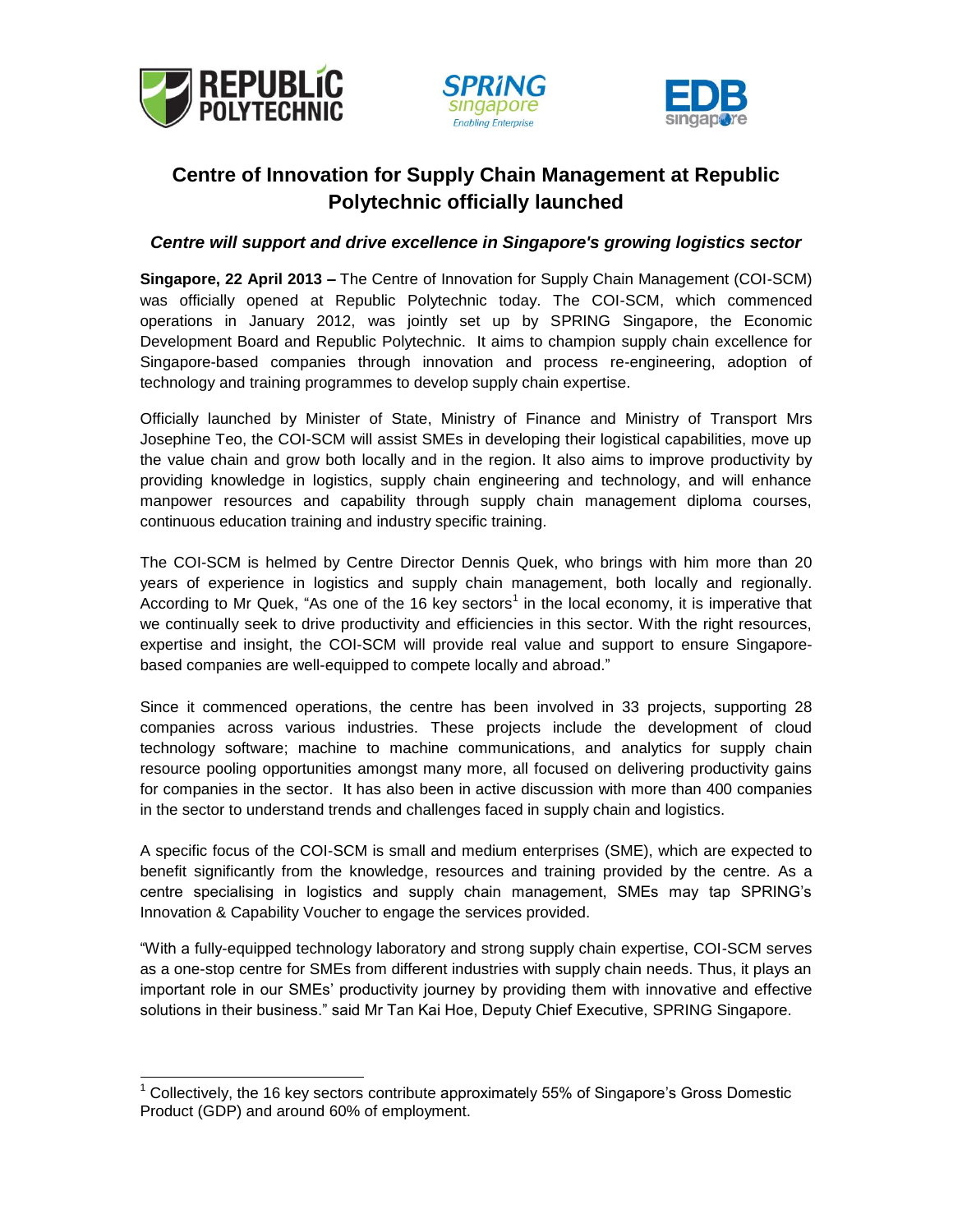





"The COI plays a key role in helping the industry transform through innovation and technology, paving the way for Singapore to attain the next phase of leadership in the logistics sector. MNCs can tap on the expertise of the COI as well, particularly in helping their smaller sub-contractors on their journey to greater productivity." said Mr Kelvin Wong, Executive Director, Economic Development Board.

At the official launch, several projects that the centre has been involved in with the industry were showcased, highlighting the innovative work already being carried out.

These included the following:

 **The Cloud Logistics Tracking software kit** is developed by Republic Polytechnic to enable logistics companies with better visibility to manage delivery operations, as well as transaction status in real time using cloud technology and Android handsets. Using technologies that are present in current smart phones (GPS, 3G, touch screen) and readily available cloud platforms makes this a cost effective solution for small and medium sized enterprises. Besides real time monitoring the software collects data that can be used to generate analytics of their delivery operations or, using external information like real time traffic conditions, to predict a more reliable estimated time of arrival for their customers.

The software kit, which is under proof-of-concept, is currently being deployed with Keppel Logistics and its SME business partners for the purpose of conducting a feasibility study to validate data to be collected, and to evaluate the impact on the delivery team and operations.

- **Machine-to-machine (M2M)** applies advanced communications technology to collect data, remotely monitor and efficiently track the status of processes or transactions. By connecting devices and the relevant software in the supply chain, M2M technology helps companies to reduce costs, achieve competitive advantages through agility and increase profitability. COI-SCM has embarked on a M2M Supply Chain Project with SingTel as its preferred M2M technology partner, and in collaboration with two leading partners in the drinking water distribution business, namely Dr. Who (Dr. Who Waterworks Pte. Ltd.) and Pere Ocean (Wanin Industries Pte. Ltd.). In this project, the water suppliers will use SingTel's M2M technology to obtain real-time water consumption data from the water dispensing machines for more accurate demand forecasting. This information will help the suppliers to efficiently plan and manage the entire drinking water supply chain including the sourcing of raw materials, production and distribution of water and back-end financial activities. The project is currently under proof-of-concept. It has wide ranging applications beyond the distribution of drinking water and can be applied to any industry that embraces the advantages of "on-demand" services.
- **Resource pooling –** COI-SCM is working with a group of seven companies located at Gourmet East Kitchen at Bedok North Street 5 - a multi-tenant industrial complex for the food industries – to improve resource utilisation and to identify opportunities for resource pooling among them. Led by Hock Lian Huat Foodstuff Industry Pte. Ltd., these